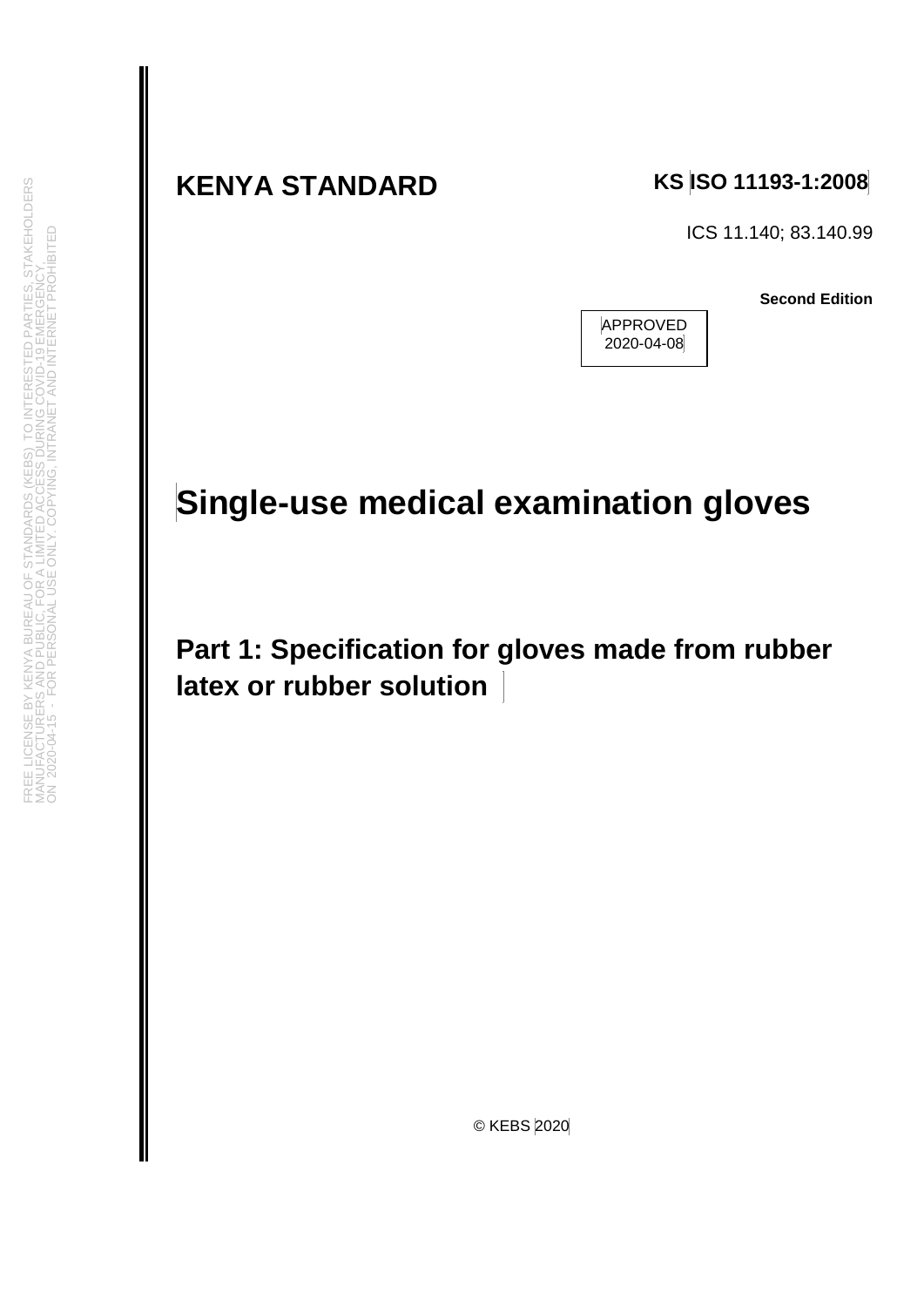# **KS ISO 11193-1:2008**

# **TECHNICAL COMMITTEE REPRESENTATION**

The following organizations were represented on the Technical Committee:

Alpha Medical Manufacturers Ltd. Association of Medical Engineers of Kenya (AMEK) Christian Health Association of Kenya (CHAK) Diverse Management Consultants Ltd. Equra Health Kenya Getrudes Children Hospital Hydromatics Ltd. Jad's Diagnostics EA Ltd. Kenya Accreditation Service (KENAS) Kenya Association of Physicians Kenya Medical Supplies Agency (KEMSA) Kenya National Chamber of Commerce and Industry Medtronic Ministry of Health MP Shah Hospital Roche Diagnostics Stratus Medical Imaging Solutions Ltd. Sub-County Health Services, Kamukunji Kenya Bureau of Standards — Secretariat ON 2020-04-15 - FOR PERSONAL USE ONLY. COPYING, INTRANET AND INTERNET PROHIBITED

# **REVISION OF KENYA STANDARDS**

In order to keep abreast of progress in industry, Kenya Standards shall be regularly reviewed. Suggestions  $\bar{\epsilon}$ for improvements to published standards, addressed to the Managing Director, Kenya Bureau of Standards, are welcome.

*© Kenya Bureau of Standards, 2020*

*Copyright. Users are reminded that by virtue of Section 25 of the Copyright Act, Cap. 130 of 2001 of the Laws of Kenya, copyright subsists in all Kenya Standards and except as provided under Section 25 of this Act, no Kenya Standard produced by Kenya Bureau of*  Standards may be reproduced, stored in a retrieval system in any form or transmitted by any means without prior permission in writing *from the Managing Director.*

**STAKEHOLDERS**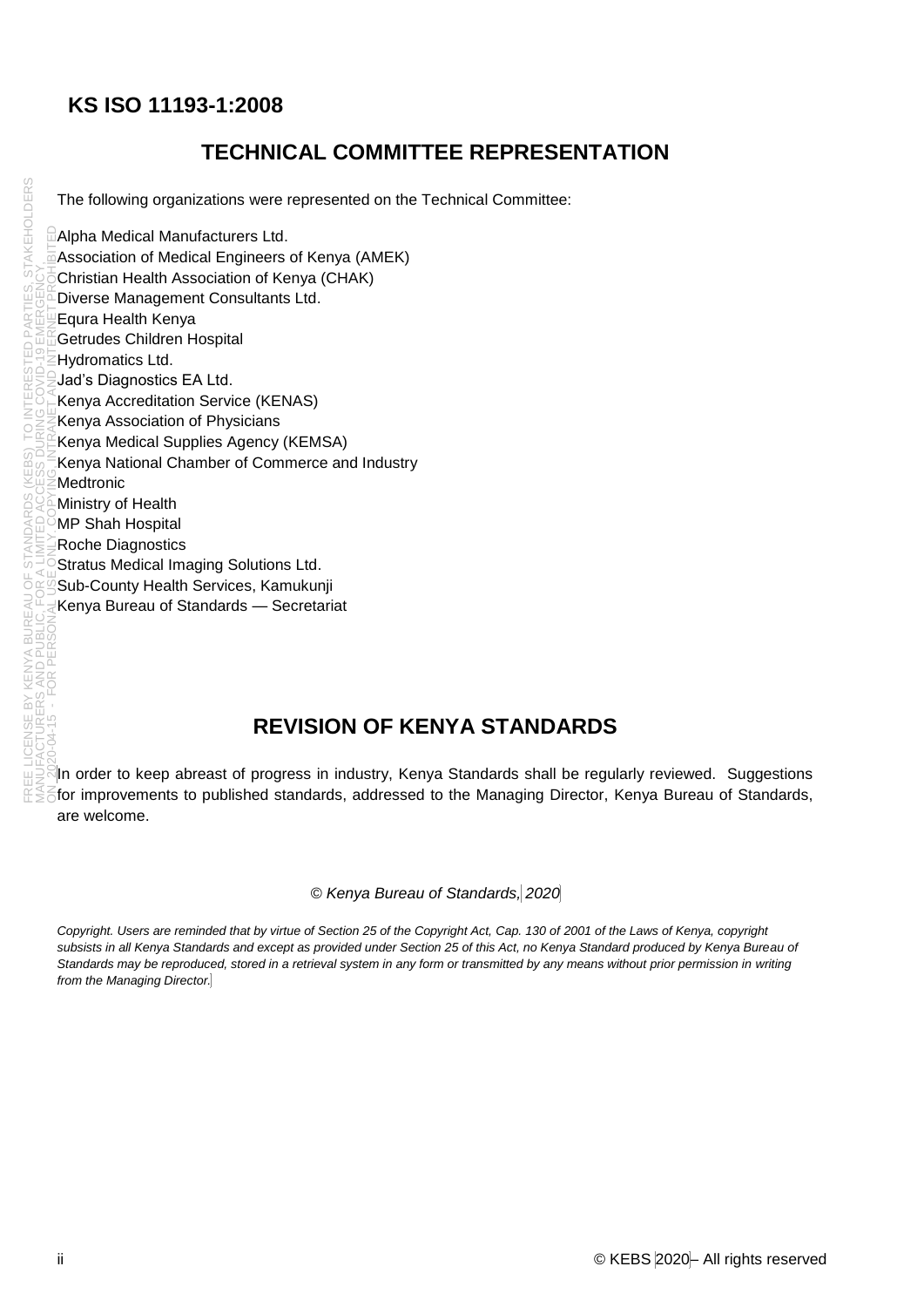# **KENYA STANDARD KS ISO 11193-1:2008**

ICS 11.140; 83.140.99

**Second Edition**

# **Single-use medical examination gloves**

# **Part 1: Specification for gloves made from rubber latex or rubber solution**

Kenya Bureau of Standards, Popo Road, Off Mombasa Road, P.O. Box 54974 - 00200, Nairobi, Kenya

O

+254 020 6948000, + 254 722202137, + 254 734600471



A

info@kebs.org

@KEBS\_ke

kenya bureau of standards (kebs)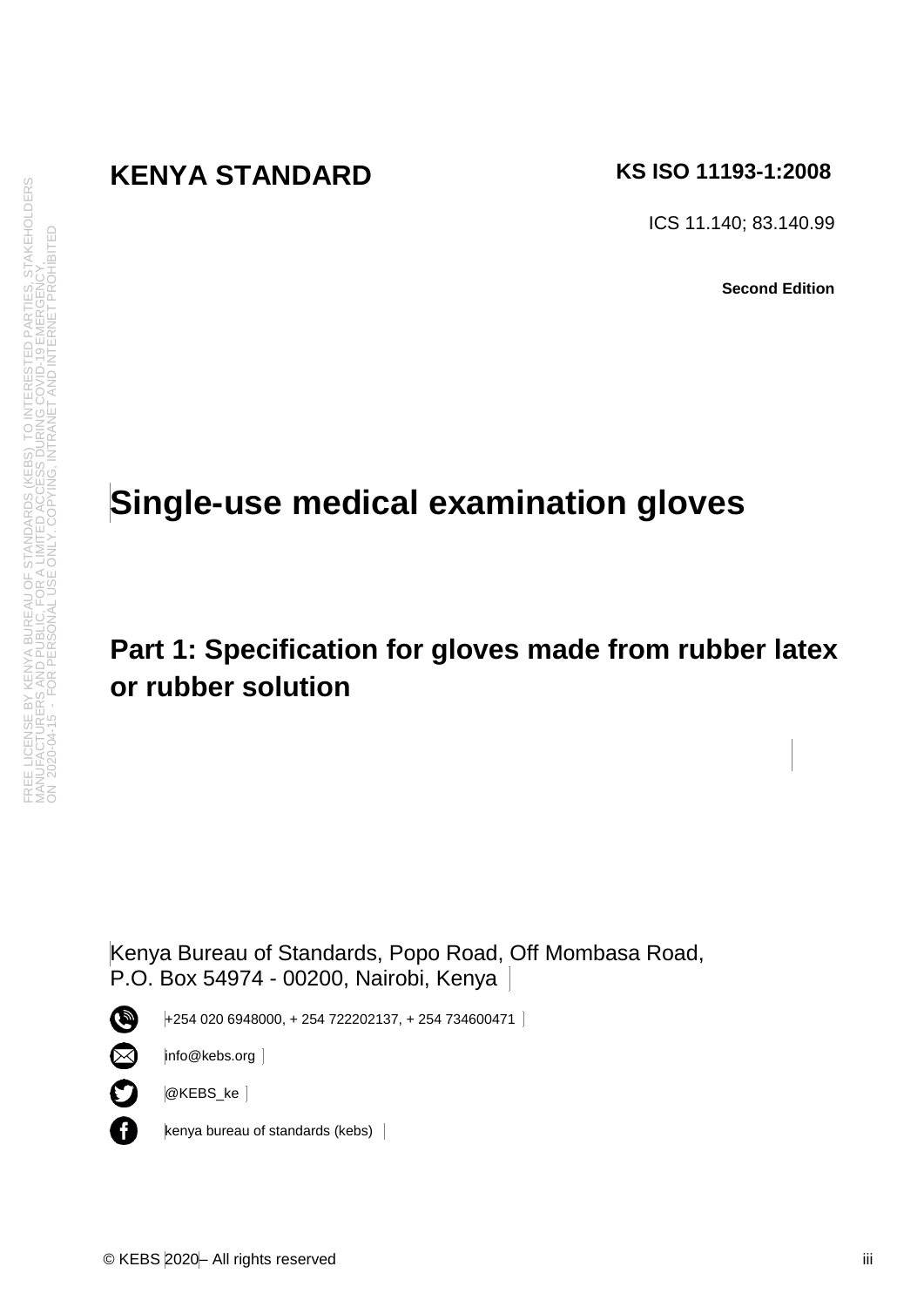# **KS ISO 11193-1:2008**

# **NATIONAL FOREWORD**

This Kenya Standard was prepared by the Medical Devices, Instruments and Hospital Equipment Technical Committee under the guidance of the Standards Projects Committee, and it is in accordance with the procedures of the Kenya Bureau of Standards

This standard is identical with and has been reproduced from ISO 11193-1, Single-use medical examination gloves — Part 1: Specification for gloves made from rubber latex or rubber solution, published by the International Organization for Standardization (ISO). The National Standards Council has endorsed the adoption of the 2008 edition of this standard as a Kenya Standard.

For the purposes of this standard, the ISO text should be modified as follows:

#### **a) Terminology**

The words 'this Kenya Standard' should replace the words 'this ISO Standard' whenever they appear.

#### **b) References**

The references to ISO should be replaced by references to the appropriate Kenya Standards, where they have been declared.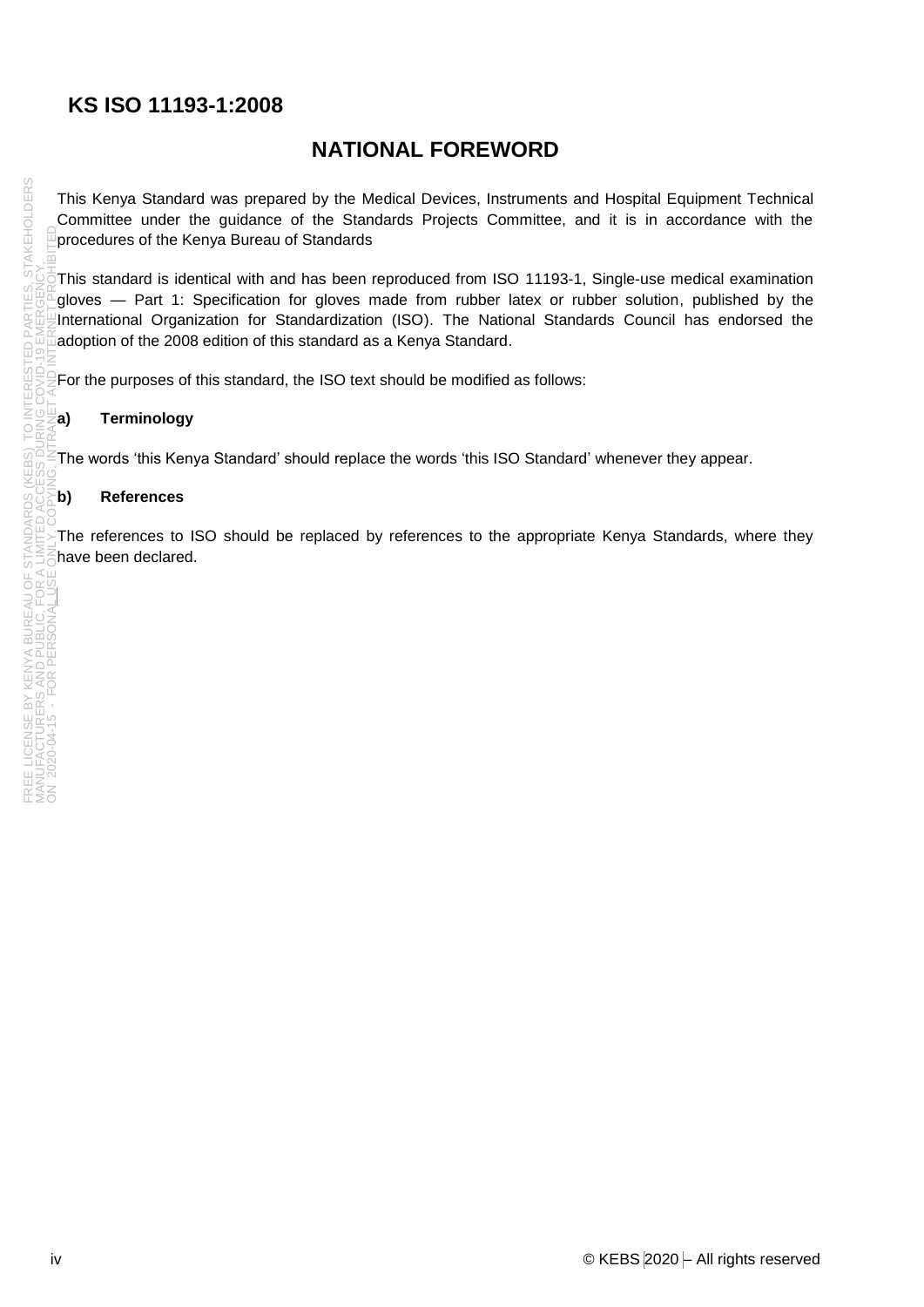# INTERNATIONAL **STANDARD**

Second edition 2008-09-01

# **Single-use medical examination gloves —**

Part 1: **Specification for gloves made from rubber latex or rubber solution** 

*Gants en caoutchouc pour examen, non réutilisables —* 

*Partie 1: Spécifications pour gants fabriqués à partir de latex de caoutchouc ou d'une solution de caoutchouc* 

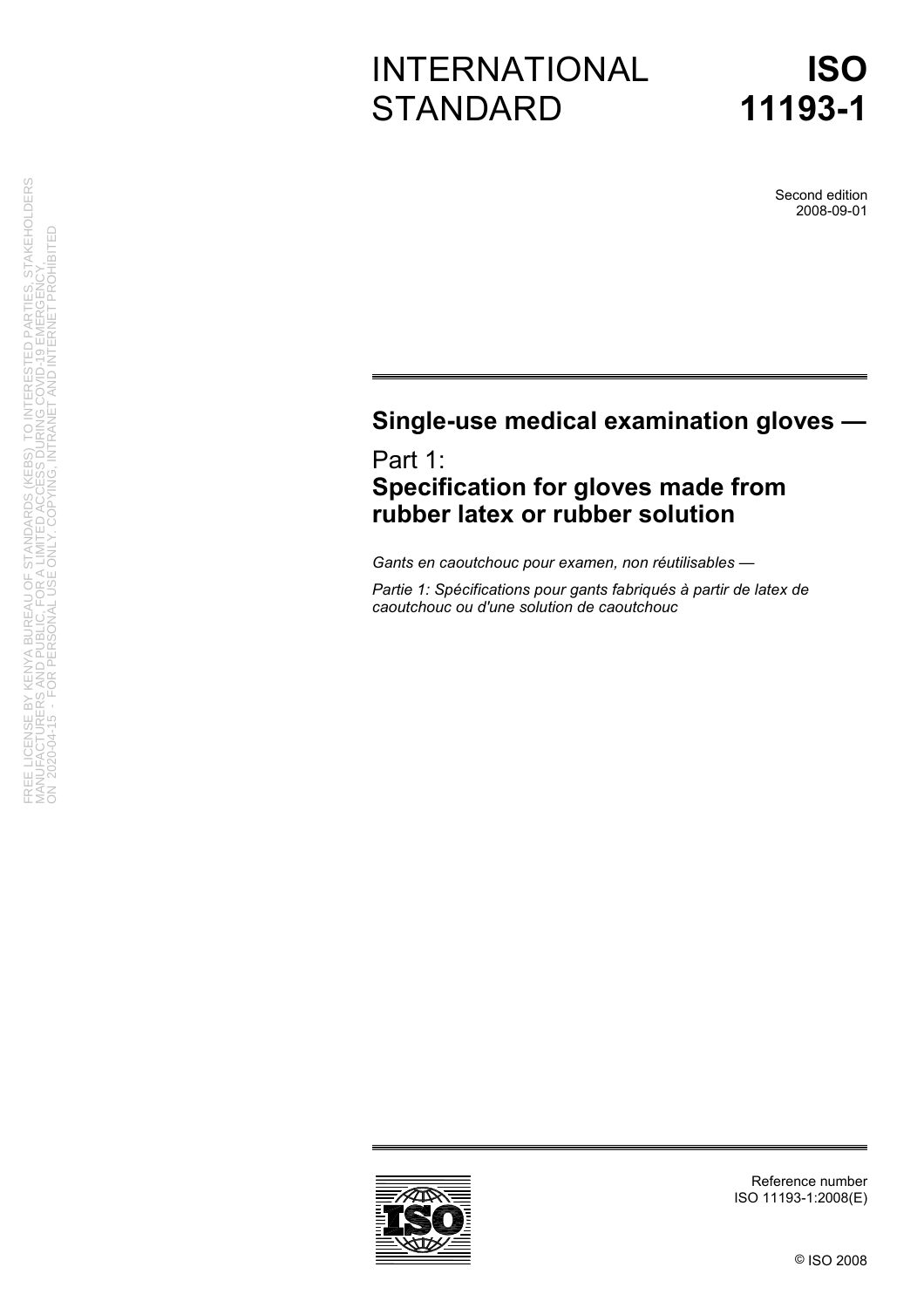#### **PDF disclaimer**

This PDF file may contain embedded typefaces. In accordance with Adobe's licensing policy, this file may be printed or viewed but shall not be edited unless the typefaces which are embedded are licensed to and installed on the computer performing the editing. In downloading this file, parties accept therein the responsibility of not infringing Adobe's licensing policy. The ISO Central Secretariat accepts no liability in this area.

Adobe is a trademark of Adobe Systems Incorporated.

Details of the software products used to create this PDF file can be found in the General Info relative to the file; the PDF-creation parameters were optimized for printing. Every care has been taken to ensure that the file is suitable for use by ISO member bodies. In the unlikely event that a problem relating to it is found, please inform the Central Secretariat at the address given below.



#### **COPYRIGHT PROTECTED DOCUMENT**

#### © ISO 2008

All rights reserved. Unless otherwise specified, no part of this publication may be reproduced or utilized in any form or by any means, electronic or mechanical, including photocopying and microfilm, without permission in writing from either ISO at the address below or ISO's member body in the country of the requester.

ISO copyright office Case postale 56 • CH-1211 Geneva 20 Tel. + 41 22 749 01 11 Fax + 41 22 749 09 47 E-mail copyright@iso.org Web www.iso.org

Published in Switzerland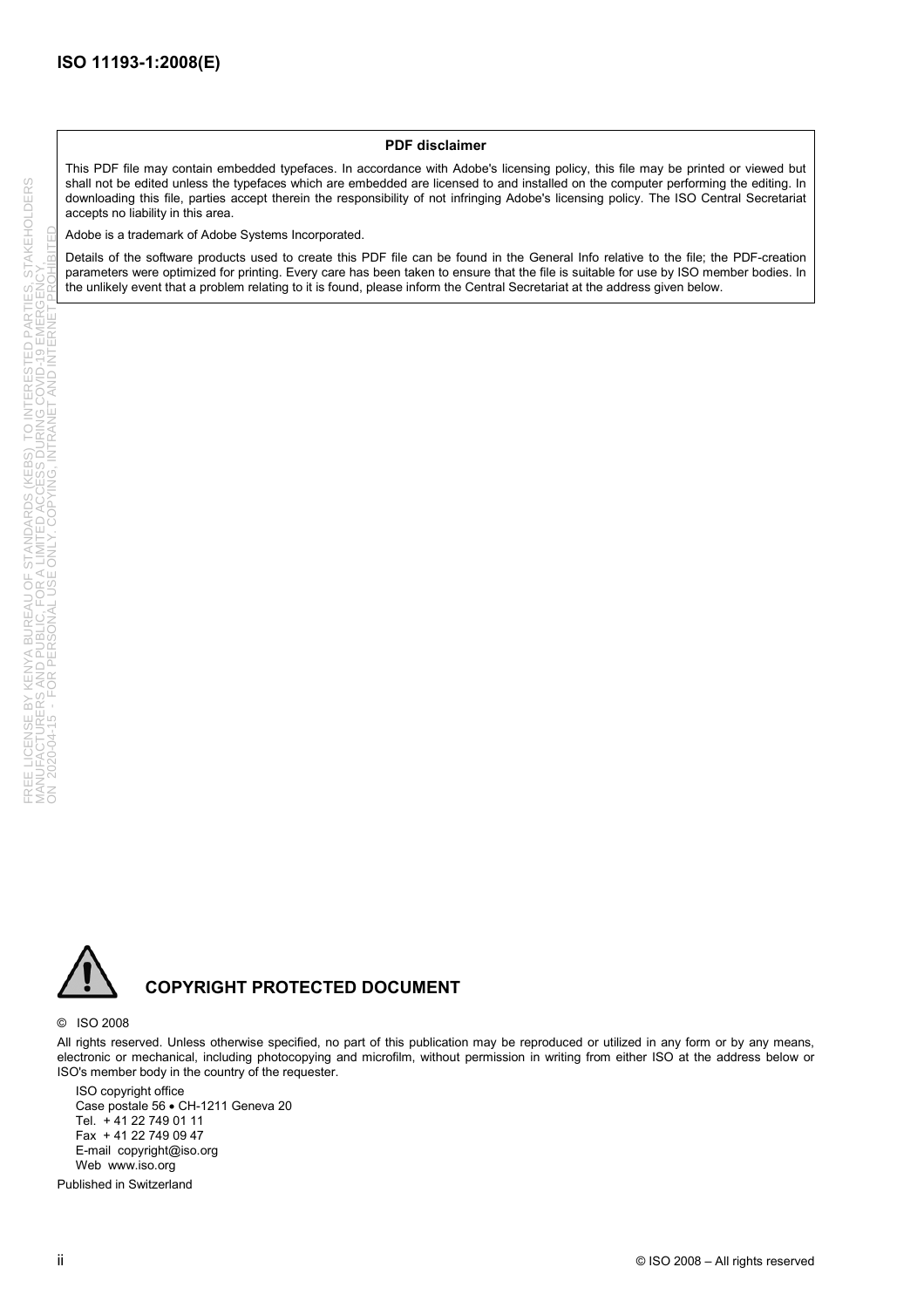### **Contents**

#### Page

| $\mathbf{1}$            |  |  |  |  |  |
|-------------------------|--|--|--|--|--|
| $\overline{2}$          |  |  |  |  |  |
| $\overline{\mathbf{3}}$ |  |  |  |  |  |
| $\overline{4}$          |  |  |  |  |  |
| 5                       |  |  |  |  |  |
| 6                       |  |  |  |  |  |
|                         |  |  |  |  |  |
| $\overline{\mathbf{8}}$ |  |  |  |  |  |
|                         |  |  |  |  |  |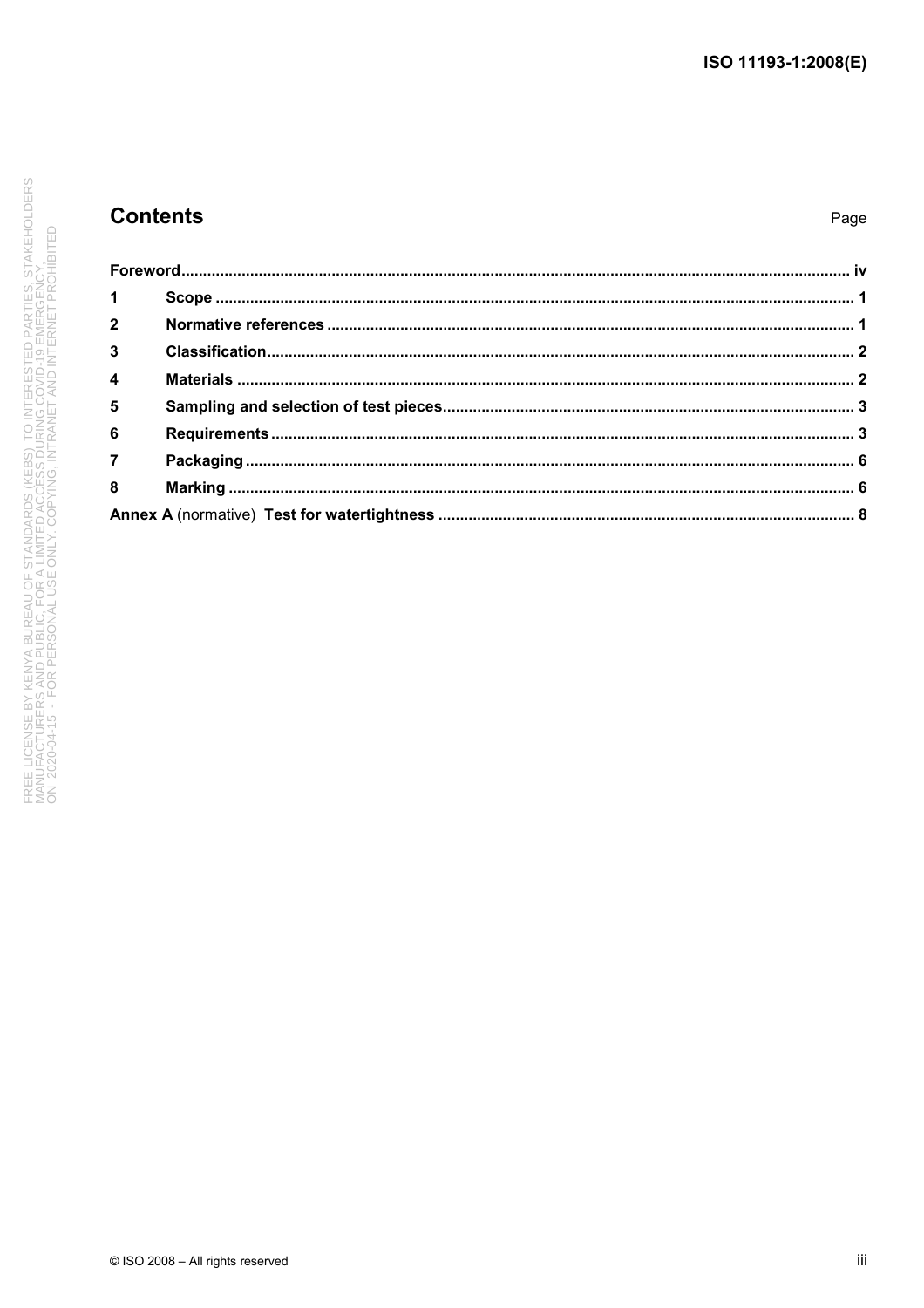# **Foreword**

ISO (the International Organization for Standardization) is a worldwide federation of national standards bodies (ISO member bodies). The work of preparing International Standards is normally carried out through ISO technical committees. Each member body interested in a subject for which a technical committee has been established has the right to be represented on that committee. International organizations, governmental and non-governmental, in liaison with ISO, also take part in the work. ISO collaborates closely with the International Electrotechnical Commission (IEC) on all matters of electrotechnical standardization.

International Standards are drafted in accordance with the rules given in the ISO/IEC Directives, Part 2.

The main task of technical committees is to prepare International Standards. Draft International Standards adopted by the technical committees are circulated to the member bodies for voting. Publication as an International Standard requires approval by at least 75 % of the member bodies casting a vote.

Attention is drawn to the possibility that some of the elements of this document may be the subject of patent rights. ISO shall not be held responsible for identifying any or all such patent rights.

ISO 11193-1 was prepared by Technical Committee ISO/TC 45, *Rubber and rubber products*, Subcommittee SC 4, *Products (other than hoses)*.

This second edition cancels and replaces the first edition (ISO 11193-1:2002), of which it constitutes a minor revision intended to incorporate the Technical Corrigendum ISO 11193-1:2002/Cor.1:2005 and the Amendment ISO 11193-1:2002/Amd.1:2007. In addition, the normative references have been updated.

ISO 11193 consists of the following parts, under the general title *Single-use medical examination gloves*:

Part 1: Specification for gloves made from rubber latex or rubber solution

Part 2: Specification for gloves made from poly(vinyl chloride)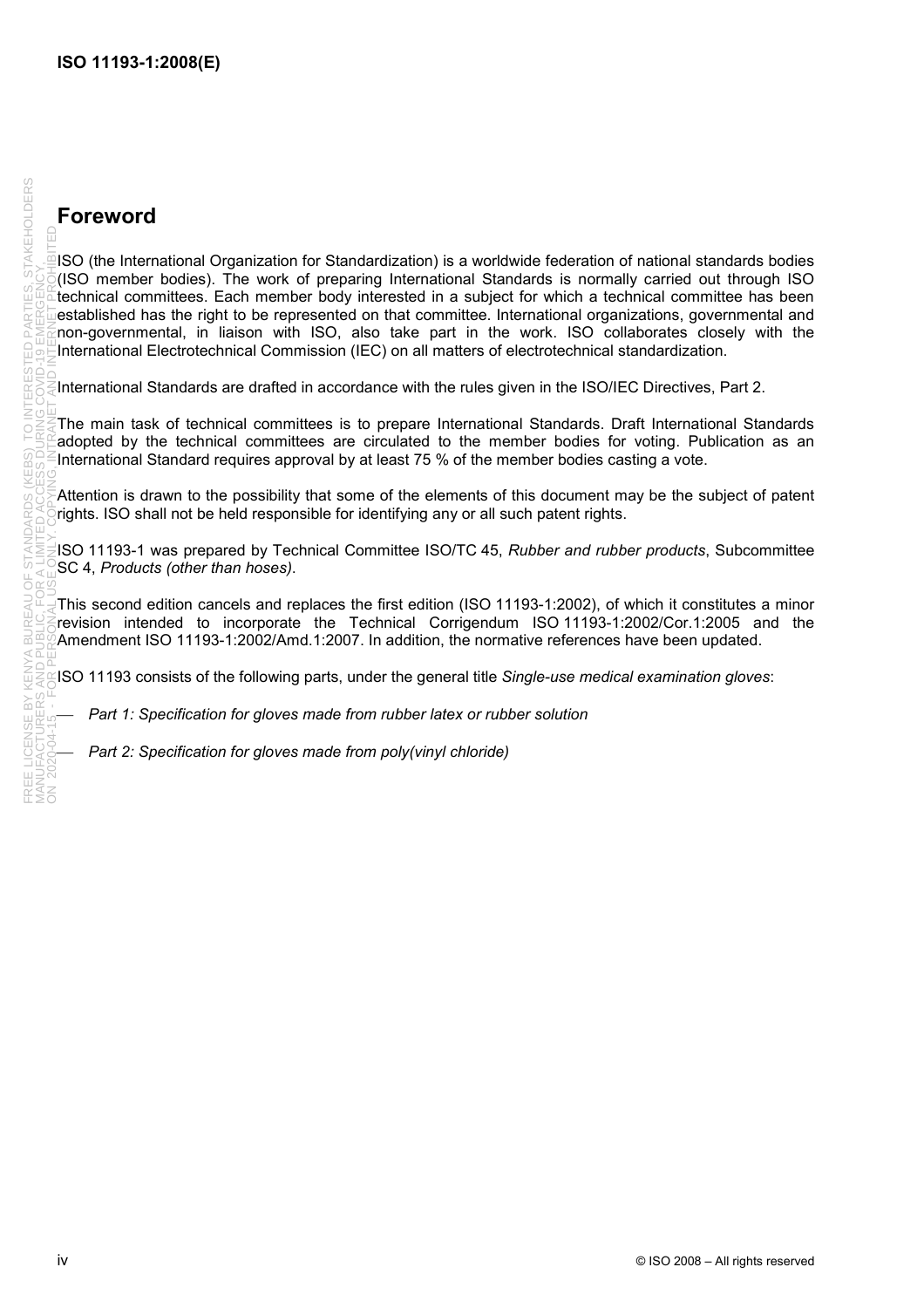# **Single-use medical examination gloves —**

# Part 1: **Specification for gloves made from rubber latex or rubber solution**

**WARNING — Persons using this International Standard should be familiar with normal laboratory practices. This standard does not purport to address all of the safety problems, if any, associated with its use. It is the responsibility of the user to establish appropriate safety and health practices and to ensure compliance with any regulatory conditions.** 

#### **1 Scope**

This part of ISO 11193 specifies requirements for packaged sterile, or bulked non-sterile, rubber gloves intended for use in medical examinations and diagnostic or therapeutic procedures to protect the patient and the user from cross-contamination. It also covers rubber gloves intended for use in handling contaminated medical materials and gloves with smooth surfaces or with textured surfaces over all or part of the glove.

This part of ISO 11193 is intended as a reference for the performance and safety of rubber examination gloves. It does not cover the safe and proper usage of examination gloves and sterilization procedures with subsequent handling, packaging and storage procedures.

#### **2 Normative references**

The following referenced documents are indispensable for the application of this document. For dated references, only the edition cited applies. For undated references, the latest edition of the referenced document (including any amendments) applies.

ISO 37, *Rubber, vulcanized or thermoplastic — Determination of tensile stress-strain properties*

ISO 188, *Rubber, vulcanized or thermoplastic — Accelerated ageing and heat resistance tests*

ISO 2859-1, *Sampling procedures for inspection by attributes — Part 1: Sampling schemes indexed by acceptance quality limit (AQL) for lot-by-lot inspection*

ISO 10993 (all parts), *Biological evaluation of medical devices*

ISO 15223, *Medical devices — Symbols to be used with medical device labels, labelling and information to be supplied*

ISO 23529, *Rubber — General procedures for preparing and conditioning test pieces for physical test methods*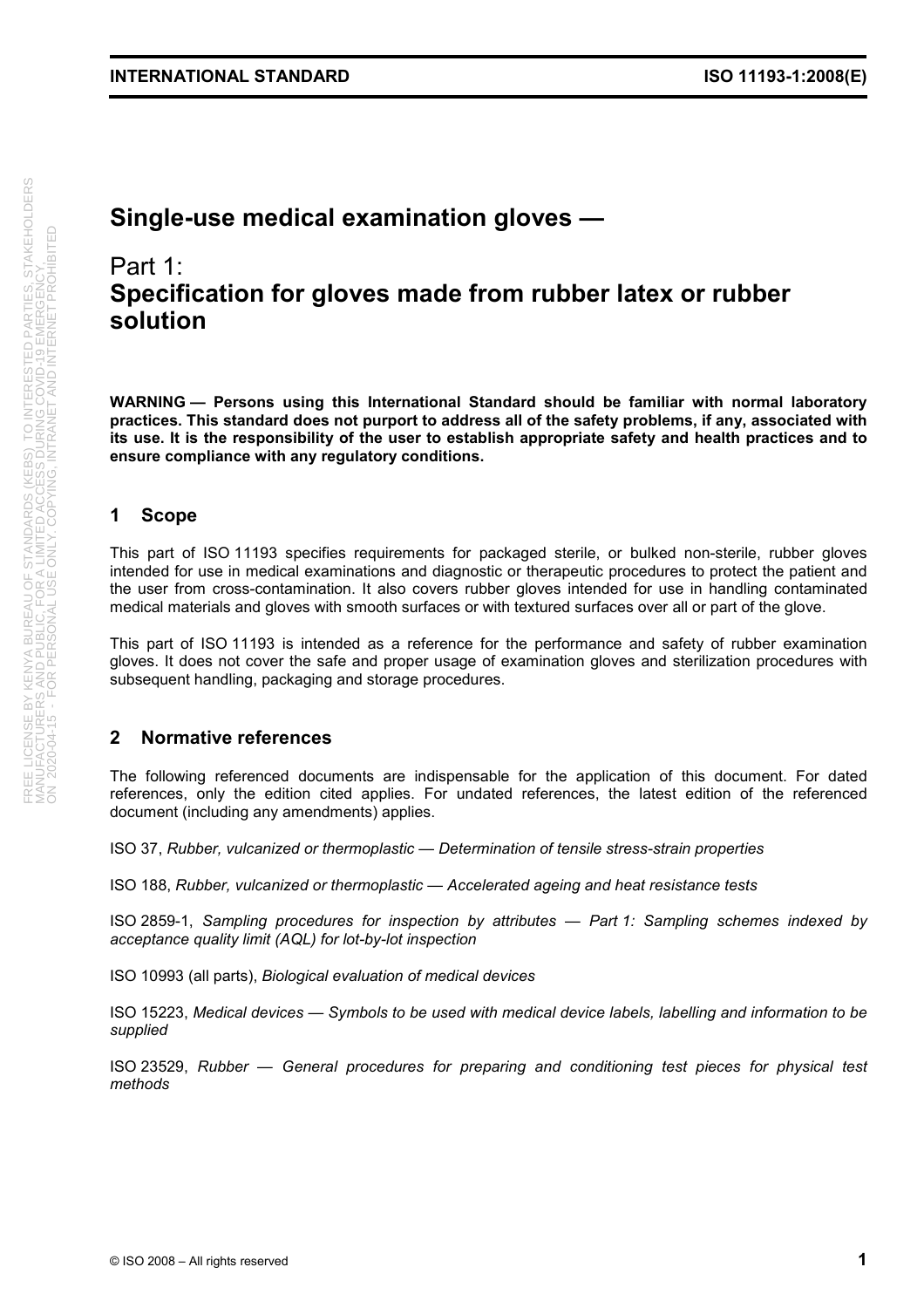### **3 Classification**

#### **3.1 General**

Gloves are classified by type and finish, as given in 3.2 and 3.3.

#### **3.2 Type**

Two types are classified:

- a) type 1: gloves made primarily from natural rubber latex;
- b) type 2: gloves made primarily from nitrile rubber latex, polychloroprene rubber latex, styrene-butadiene rubber solution, styrene-butadiene rubber emulsion or thermoplastic-elastomer solution.

#### **3.3 Finish**

FREE LICENSE BY KENYA BUREAU OF STANDARDS (KEBS) TO INTERESTED PARTIES, STAKEHOLDERS MANUFACTURERS AND PUBLIC, FOR A LIMITED ACCESS DURING COVID-19 EMERGENCY,

RFAI  $\overline{a}$ 

**STAKEHOLDERS** 

Four finishes are classified:

- a) textured surface over part or all of the gloves;
- b) smooth surface;
- c) powdered surface;
- d) powder-free surface.

NOTE 1 Powdered gloves are gloves where a powder has been applied on the gloves as a part of the manufacturing process, generally to facilitate donning. Powder-free gloves are gloves which have been manufactured without the deliberate application of powdered materials. Powder-free is also referred to as "powderless", "no powder" or "nonpowdered", or other words to that effect. ON 2020-04-15 - FOR PERSONAL USE ONLY. COPYING, INTRANET AND INTERNET PROHIBITED

NOTE 2 The cuff termination of the glove may be cut or in the form of a rolled rim.

#### **4 Materials**

Gloves shall be manufactured from compounded natural rubber or nitrile rubber or polychloroprene rubber latex, or compounded styrene-butadiene rubber or thermoplastic-elastomer solution, or compounded styrenebutadiene rubber emulsion. To facilitate donning the gloves, any surface treatment, lubricant, powder or polymer coating may be used subject to compliance with ISO 10993.

Any pigment used shall be non-toxic. It is essential that substances used for surface treatment which are capable of being transferred are bio-absorbable.

Gloves as supplied to the user shall comply with the relevant part(s) of ISO 10993. The manufacturer shall make available to the purchaser, on request, data to support compliance with these requirements.

NOTE 1 Other suitable polymeric materials may be included in future parts of ISO 11193.

NOTE 2 It is recognized that some individuals may, over a period of time, become sensitized to a particular rubber compound (allergic reaction) and require gloves of an alternative formulation.

NOTE 3 Limits of extractable proteins, allergenic proteins, residual chemicals, endotoxins and residual powder in gloves may be specified in future editions of this part of ISO 11193, subject to the availability of relevant ISO standard test methods.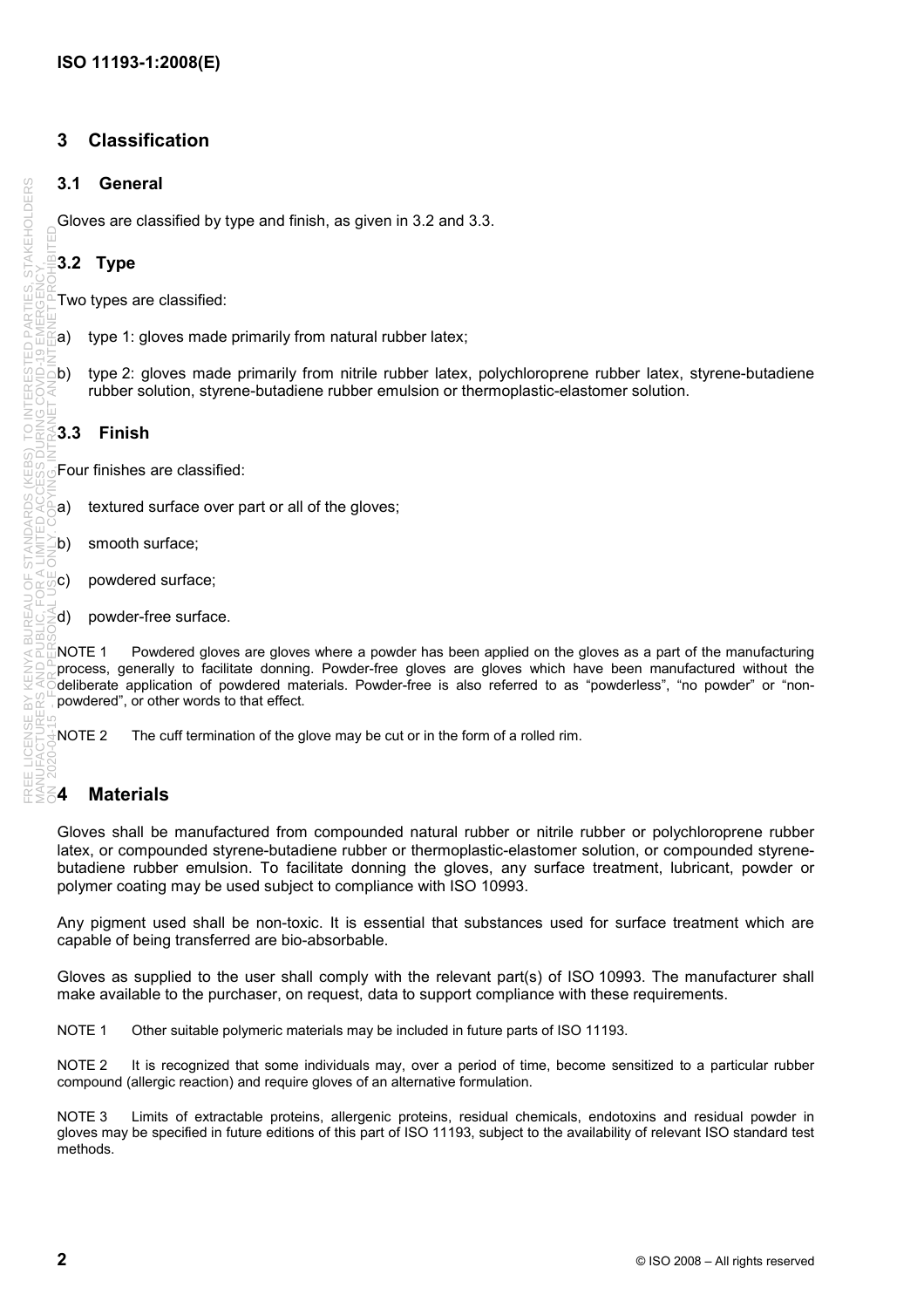### **5 Sampling and selection of test pieces**

#### **5.1 Sampling**

For referee purposes, gloves shall be sampled and inspected in accordance with ISO 2859-1. The inspection levels and acceptance quality limits (AQLs) shall conform to those specified in Table 1 for the characteristics listed.

When a lot size cannot be determined, a lot of 35 001 to 150 000 shall be assumed.

| Table 1 - Inspection levels and AQLs |  |
|--------------------------------------|--|
|--------------------------------------|--|

| <b>Characteristic</b>                                                        | <b>Inspection level</b> | AQL |
|------------------------------------------------------------------------------|-------------------------|-----|
| Physical dimensions (width, length, thickness)                               | $S-2$                   | 4,0 |
| Watertightness                                                               | G-l                     | 2,5 |
| Force at break and elongation at break (before and after accelerated ageing) | $S-2$                   | 4,0 |

#### **5.2 Selection of test pieces**

Where test pieces are required, they shall be taken from the palm or back of gloves.

#### **6 Requirements**

#### **6.1 Dimensions**

When measured at the points shown in Figure 1, gloves shall comply with the dimensions for palm width and length given in Table 2, using the inspection level and AQL given in Table 1.

The measurement of length shall be the shortest distance between the tip of the second finger and the cuff termination.

The length measurement may be taken by hanging the glove on a suitable mandrel with a tip radius of 5 mm.

The measurement of width shall be at the midpoint between the base of the index finger and the base of the thumb. The width measurement shall be made with the glove placed on a flat surface.

The thickness of the double wall of an intact glove shall be measured in accordance with ISO 23529, with a pressure on the foot of 22 kPa  $\pm$  5 kPa, at each of the locations shown in Figure 2: at a point 13 mm  $\pm$  3 mm from the extreme tip of the second finger and at the approximate centre of the palm. The single-wall thickness at each point shall be reported as half the measured double-wall thickness and shall comply with the dimensions given in Table 2, using the inspection level and AQL given in Table 1.

If visual inspection indicates the presence of thin spots, then single-wall thickness measurements shall be made in such areas. The thickness at the smooth area and textured area of a single wall when measured as described in this subclause shall not be less than 0,08 mm and 0,11 mm, respectively.

The thickness of the cuff termination, measured in accordance with ISO 23529, should preferably not exceed 2,50 mm.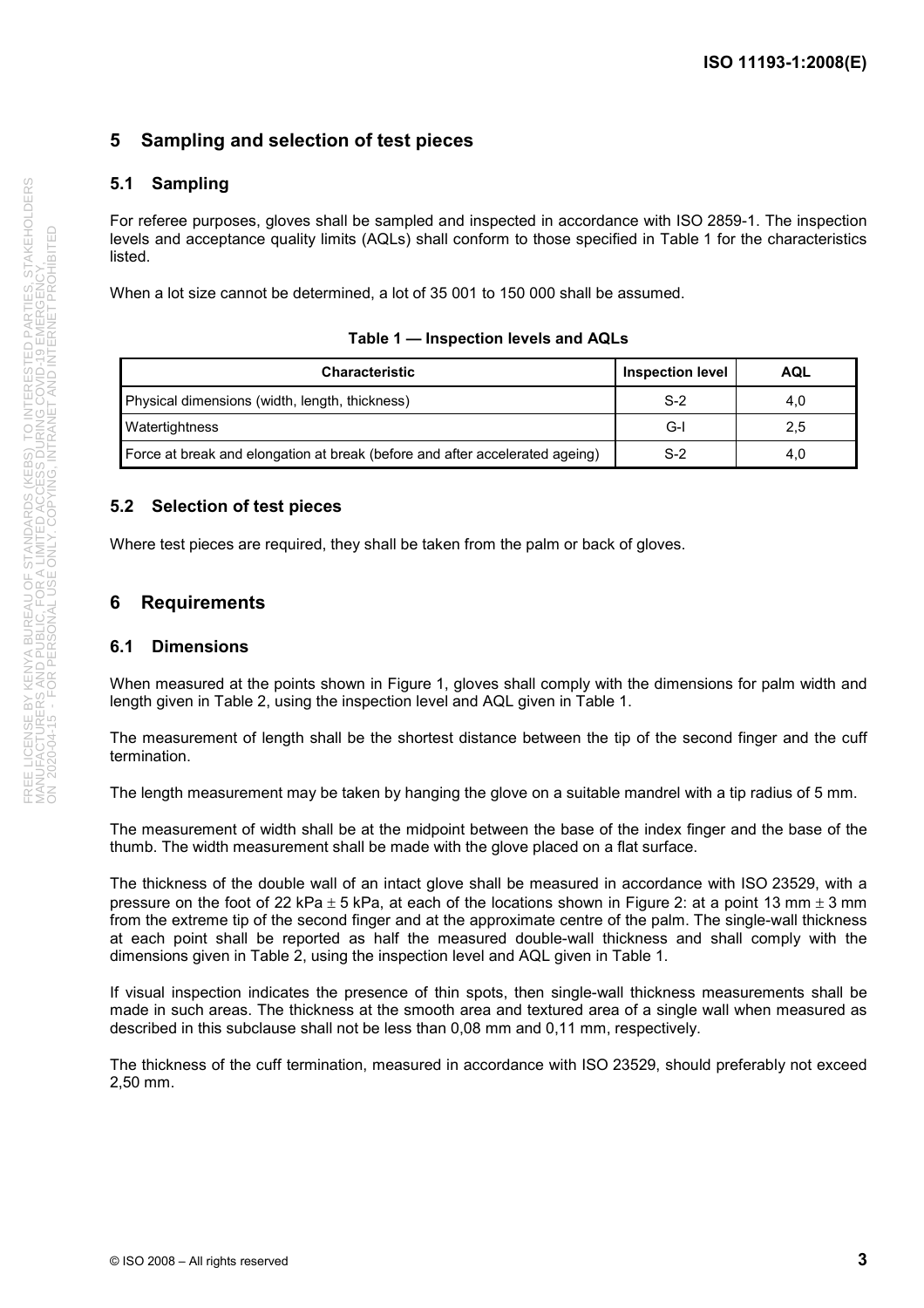FREE LICENSE BY KENYA BUREAU OF STANDARDS (KEBS) TO INTERESTED PARTIES, STAKEHOLDERS<br>MANUFACTURERS AND PUBLIC, FOR A LIMITED ACCESS DURING COVID-19 EMERGENCY,<br>ON 2020-04-15 - FOR PERSONAL USE ONLY. COPYING, INTRANET AND IN FREE LICENSE BY KENYA BUREAU OF STANDARDS (KEBS) TO INTERESTED PARTIES, STAKEHOLDERS MANUFACTURERS AND PUBLIC, FOR A LIMITED ACCESS DURING COVID-19 EMERGENCY, ON 2020-04-15 - FOR PERSONAL USE ONLY. COPYING, INTRANET AND INTERNET PROHIBITED





**Table 2 — Dimensions and tolerances** 

| <b>Size</b><br>code | Width<br>corresponding<br>to size code<br>(dimension $w$ ,<br>Figure 1) | <b>Descriptive</b><br>size | <b>Width</b><br>corresponding<br>to descriptive<br>size<br>(dimension $w_\star$<br>Figure 1) | Minimum length<br>(dimension $l$ ,<br>Figure 1) | <b>Minimum</b><br>thickness<br>(at locations<br>shown in Figure 2) | <b>Maximum</b><br>thickness<br>(at approximate<br>centre of palm) |
|---------------------|-------------------------------------------------------------------------|----------------------------|----------------------------------------------------------------------------------------------|-------------------------------------------------|--------------------------------------------------------------------|-------------------------------------------------------------------|
|                     | mm                                                                      |                            | mm                                                                                           | mm                                              | <sub>mm</sub>                                                      | <sub>mm</sub>                                                     |
| 6 and<br>below      | $\leqslant$ 82                                                          | Extra small<br>$(X-S)$     | $\leqslant 80$                                                                               | 220                                             |                                                                    |                                                                   |
| 61/2                | $83 \pm 5$                                                              | Small (S)                  | $80 \pm 10$                                                                                  | 220                                             |                                                                    |                                                                   |
| $\overline{7}$      | $89 \pm 5$                                                              |                            | $95 \pm 10$                                                                                  | 230                                             |                                                                    |                                                                   |
| 71/2                | $95 \pm 5$                                                              | Medium (M)                 |                                                                                              | 230                                             | Smooth area: 0,08<br>Textured area: 0,11                           | Smooth area: 2,00<br>Textured area: 2,03                          |
| 8                   | $102 \pm 6$                                                             |                            | $110 \pm 10$                                                                                 | 230                                             |                                                                    |                                                                   |
| 81/2                | $109 \pm 6$                                                             | Large $(L)$                |                                                                                              | 230                                             |                                                                    |                                                                   |
| 9 and<br>above      | $\geqslant$ 110                                                         | Extra large<br>$(X-L)$     | $\geqslant$ 110                                                                              | 230                                             |                                                                    |                                                                   |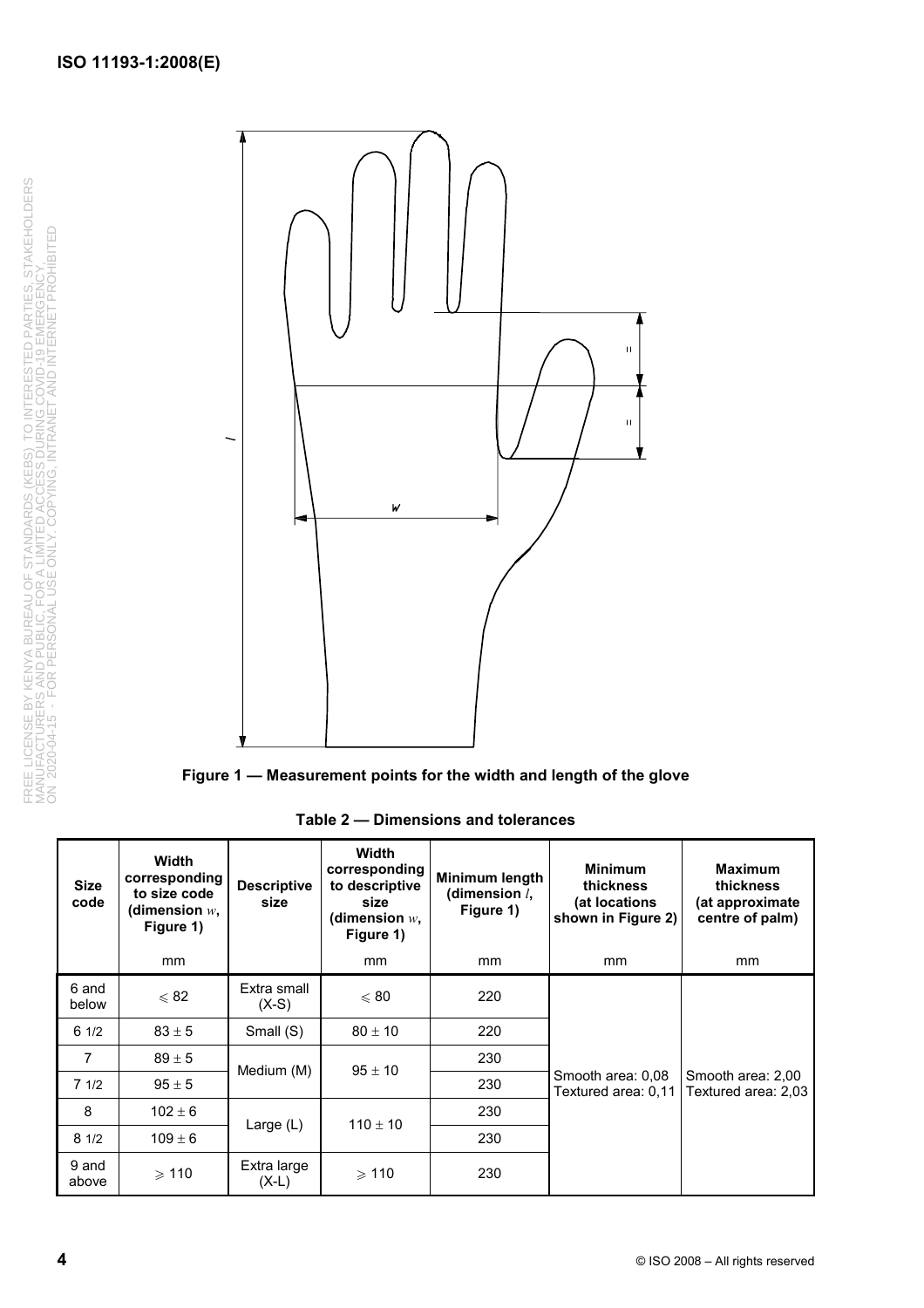Dimensions in millimetres



NOTE The distance 48 mm  $\pm$  9 mm locates the approximate centre of the palm for different glove sizes.

#### **Figure 2 — Measurement points for the thickness of the glove**

#### **6.2 Watertightness**

When gloves are tested for watertightness as described in Annex A, the sample size and allowable number of non-conforming (leaking) gloves in the sample shall be determined in accordance with the inspection level and AQL given in Table 1.

#### **6.3 Tensile properties**

#### **6.3.1 General**

Tensile properties shall be measured in accordance with ISO 37, taking three type 2 dumb-bell test pieces from each glove and using the median value as the test result. Test pieces shall be taken from the palm or back of the gloves.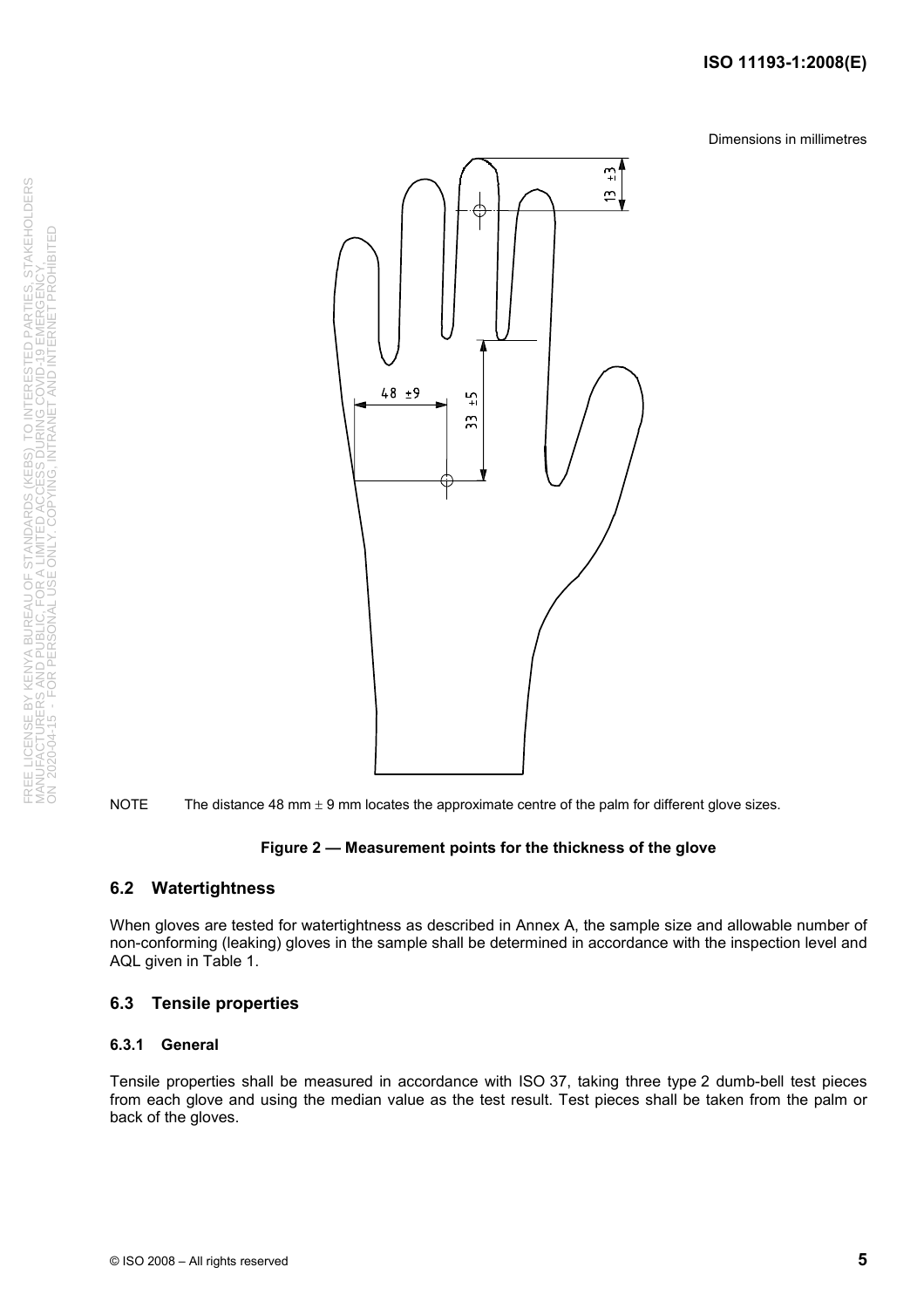#### **6.3.2 Force at break and elongation at break before accelerated ageing**

When determined in accordance with the method specified in ISO 37, using type 2 dumb-bell test pieces, the force at break and elongation at break shall comply with the requirements given in Table 3, using the inspection level and AQL given in Table 1.

#### **6.3.3 Force at break and elongation at break after accelerated ageing**

 $\beta$ Accelerated ageing shall be conducted in accordance with the method specified in ISO 188. Test pieces can be prepared either by ageing the gloves at 70 °C  $\pm$  2 °C for 168 h  $\pm$  2 h and cutting the test pieces from the aged gloves, or by cutting the test pieces from unaged gloves and ageing the test pieces at 70 °C  $\pm$  2 °C for 168 h  $\pm$  2 h. Tensile testing is then conducted as described in 6.3.2. The results shall comply with the requirements given in Table 3, using the inspection level and AQL given in Table 1.

|  |  |  | Table 3 - Tensile properties |
|--|--|--|------------------------------|
|--|--|--|------------------------------|

| <b>Property</b>                                          | <b>Requirement</b> |              |  |
|----------------------------------------------------------|--------------------|--------------|--|
|                                                          | Type 1 glove       | Type 2 glove |  |
| Minimum force at break before accelerated ageing, N      | 7.0                | 7.0          |  |
| Minimum elongation at break before accelerated ageing, % | 650                | 500          |  |
| Minimum force at break after accelerated ageing, N       | 6,0                | 7.0          |  |
| Minimum elongation at break after accelerated ageing, %  | 500                | 400          |  |

#### **6.4 Sterility**

If gloves are sterilized, the nature of the sterilization process shall be disclosed on request.

### **7 Packaging**

If gloves are sterilized, they shall be packaged individually or in pairs packed in unit packs.

### **8 Marking**

#### **8.1 General**

The marking shall include a reference to this part of ISO 11193. Appropriate international symbols taken from ISO 15223 may be used for labelling in addition to the wording given below.

The language used for marking shall be as agreed upon between the interested parties.

#### **8.2 Unit package**

#### **8.2.1 Sterile package**

The wrapping for each unit package of an individual glove or pair of gloves shall be clearly marked with the following:

- a) the name or trademark of the manufacturer or supplier;
- b) the material used;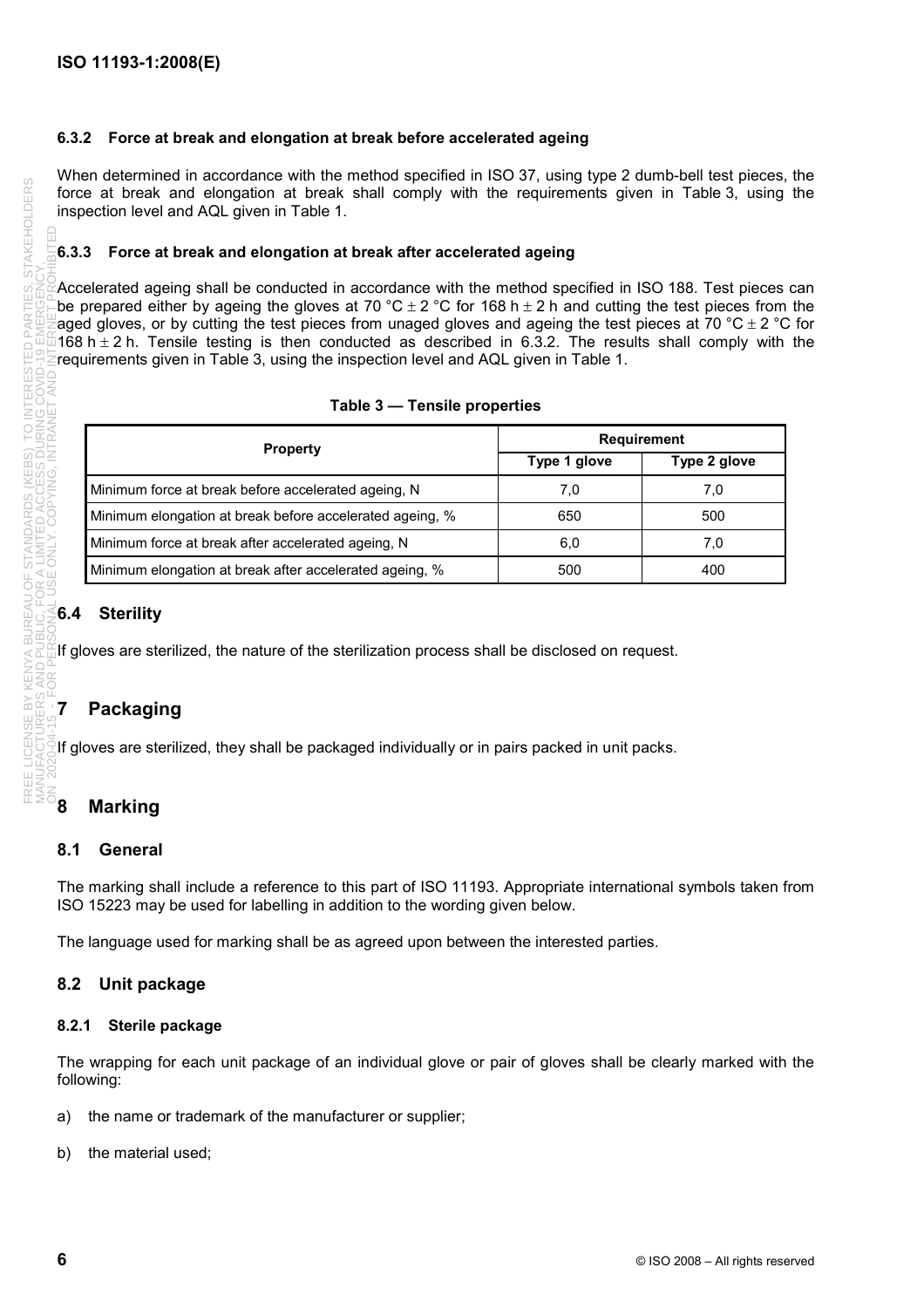- c) the words "TEXTURED" or "SMOOTH", "PRE-POWDERED" or "POWDER-FREE" or words to that effect for the appropriate glove finish;
- d) the size;
- e) in the case of gloves that have been treated with any surface-dusting material, a warning note to the effect that surface powder should be aseptically removed prior to use;
- f) the manufacturer's identifying lot number:
- g) the words "DATE OF MANUFACTURE" or words to that effect, and the year in four digits and month of manufacture;
- h) the words "STERILE UNLESS THIS PACKAGE IS OPENED OR DAMAGED";
- i) the words "FOR SINGLE USE" or words to that effect;
- j) the words "EXAMINATION GLOVE" (or "EXAMINATION GLOVES") or "EXAM GLOVE" (or "EXAM GLOVES");
- k) the words "PRODUCT IS MADE FROM NATURAL RUBBER LATEX WHICH MAY CAUSE ALLERGIC REACTIONS" or words to that effect for type 1 gloves.

#### **8.2.2 Non-sterile package**

The package shall be clearly marked with the following:

- a) the name or trademark of the manufacturer or supplier;
- b) the material used;
- c) the words "TEXTURED" or "SMOOTH", "PRE-POWDERED" or "POWDER FREE" or words to that effect for the appropriate glove finish;
- d) the size;
- e) the manufacturer's identifying lot number;
- f) the words "FOR SINGLE USE" or words to that effect;
- g) the words "NON-STERILE";
- h) the words "EXAMINATION GLOVE" (or "EXAMINATION GLOVES") or "EXAM GLOVE" (or "EXAM GLOVES");
- i) the words "DATE OF MANUFACTURE" or words to that effect, and the year in four digits and month of manufacture;
- j) the words "PRODUCT IS MADE FROM NATURAL RUBBER LATEX WHICH MAY CAUSE ALLERGIC REACTIONS" or words to that effect for type 1 gloves.

#### **8.3 Multi-unit package**

A multi-unit package is one containing a predetermined number of unit packs of the same glove size, intended to facilitate safe transport and storage. Multi-unit packages shall be marked in accordance with 8.2.1 or 8.2.2, with the approximate number of gloves and with the addition of instructions for storage.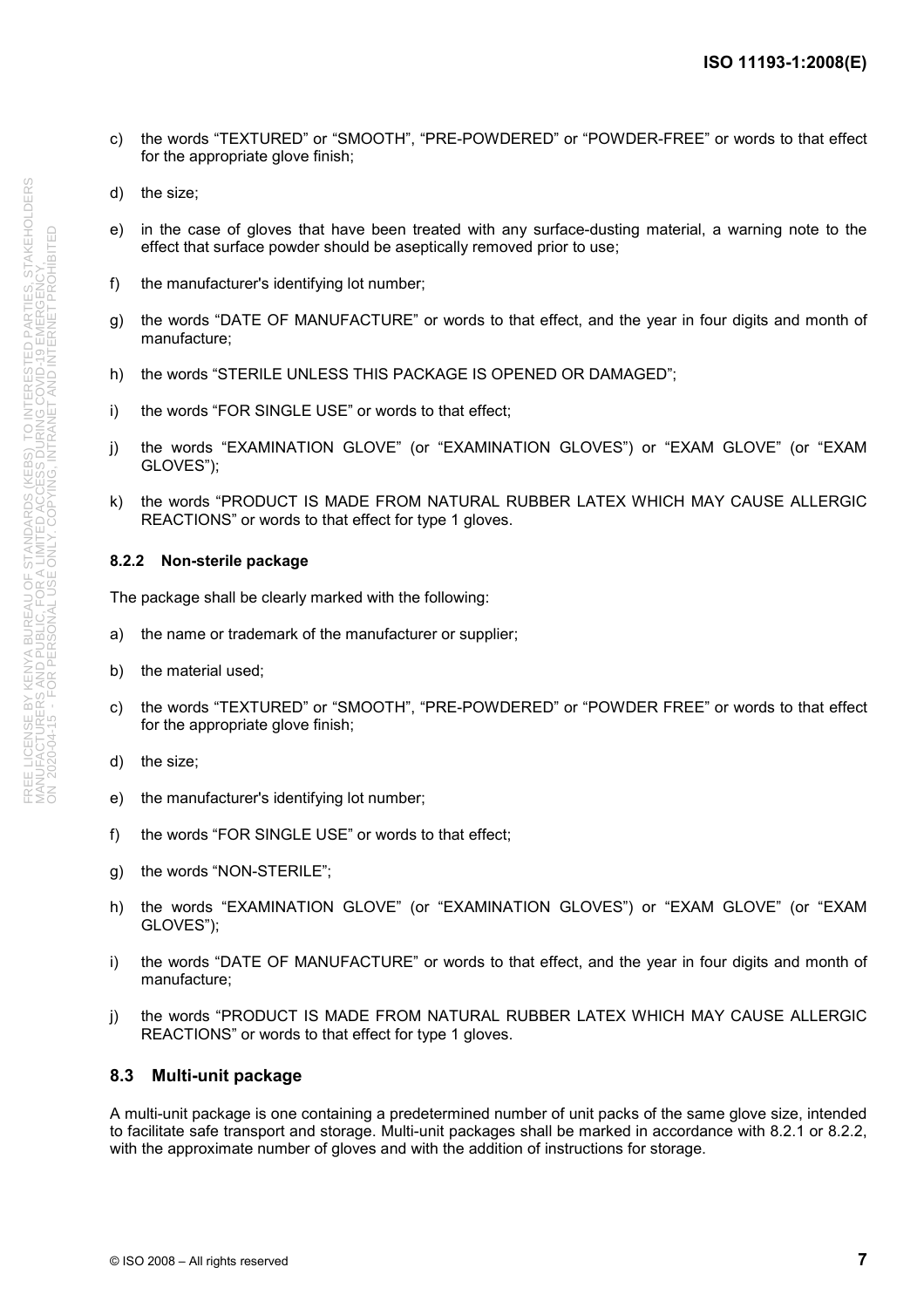# **Annex A**

(normative)

### **Test for watertightness**

#### **A.1 Apparatus**

**A.1.1 Circular hollow mandrel**, of minimum external diameter 60 mm and adequate length to hold the glove and, with the glove attached, to accommodate 1 000 cm<sup>3</sup> of water. An example is given in Figure A.1. ON 2020-04-15 - FOR PERSONAL USE ONLY. COPYING, INTRANET AND INTERNET PROHIBITED

Dimensions in millimetres



#### **Key**

- 1 hook
- 2 cylinder
- 3 score line on inside surface of wall



FREE LICENSE BY KENYA BUREAU OF STANDARDS (KEBS) TO INTERESTED PARTIES, STAKEHOLDERS MANUFACTURERS AND PUBLIC, FOR A LIMITED ACCESS DURING COVID-19 EMERGENCY,

ENSE BY KENYA BUREAU OF STANDARDS (KEB<br>CTURERS AND PUBLIC, FOR A LIMITED ACCESS<br>04-15 - FOR PERSONAL USE ONLY. COPYING, I

TO INTI<br>IRING C

**STAKEHOLDERS** 

**PARTIES, STEMENT** 

읎

OHIBITED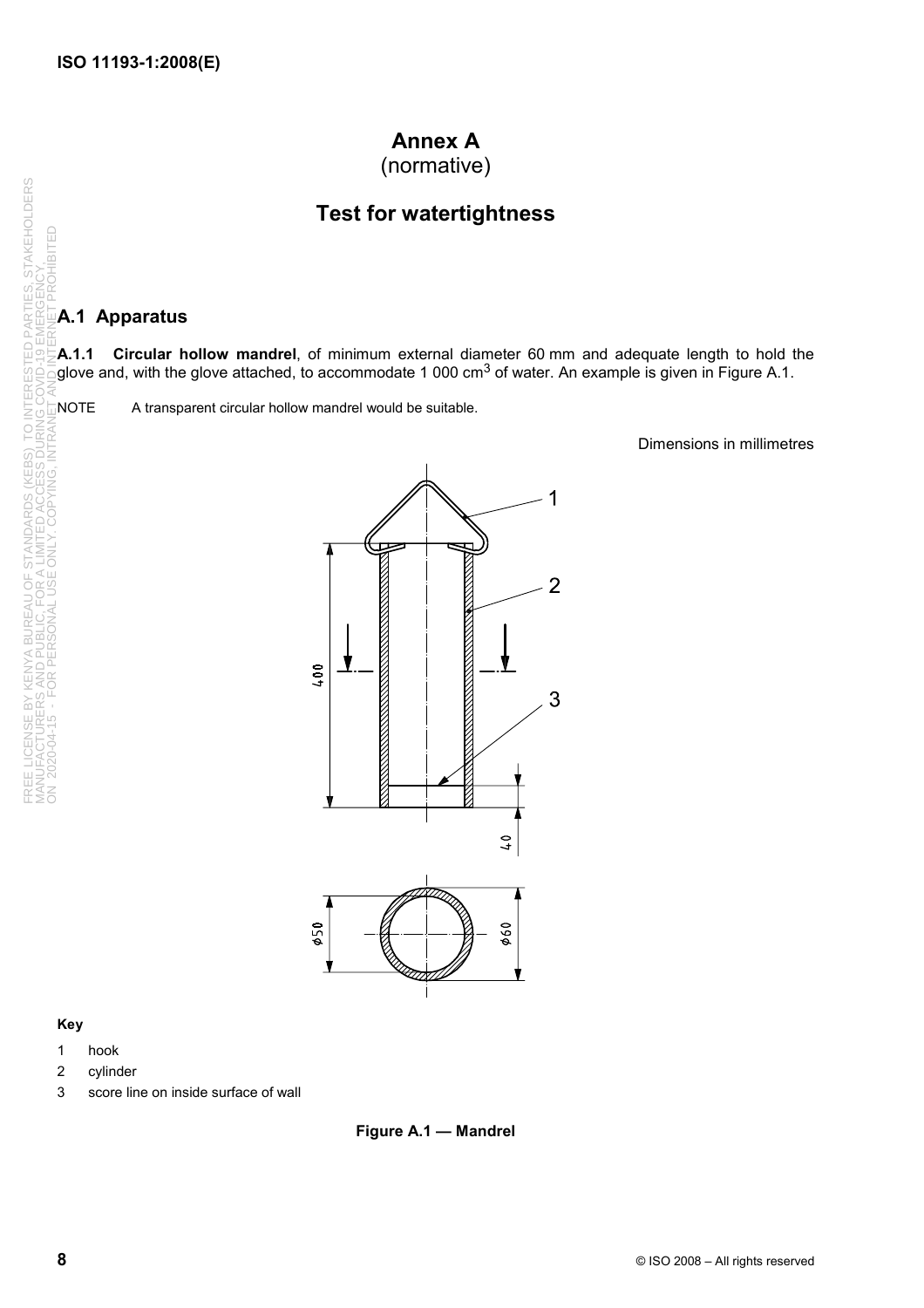



**Figure A.2 — Holding device** 

**A.1.3 Graduated cylinder**, capacity at least 1 000 cm<sup>3</sup>, or other dispensing apparatus capable of delivering 1 000  $\text{cm}^3$  at a time.

#### **A.2 Procedure**

Attach the glove to the circular hollow mandrel by a suitable device, e.g. an O-ring, so that the glove does not extend more than 40 mm over the mandrel.

Introduce 1 000 cm<sup>3</sup>  $\pm$  50 cm<sup>3</sup> of water at a maximum temperature of 36 °C into the hollow mandrel. Remove water that has inadvertently splashed onto the outside of the glove. If the water does not rise to within 40 mm of the cuff end, raise the glove to ensure that the whole of the glove, excluding the part 40 mm from the cuff end, is tested. Note any leaks immediately evident. If the glove does not leak immediately, make a second observation for leaks 2 min to 4 min after pouring the water into the glove. Disregard leakage within 40 mm of the cuff end. To assist observation, the water may be coloured with a water-soluble dye.